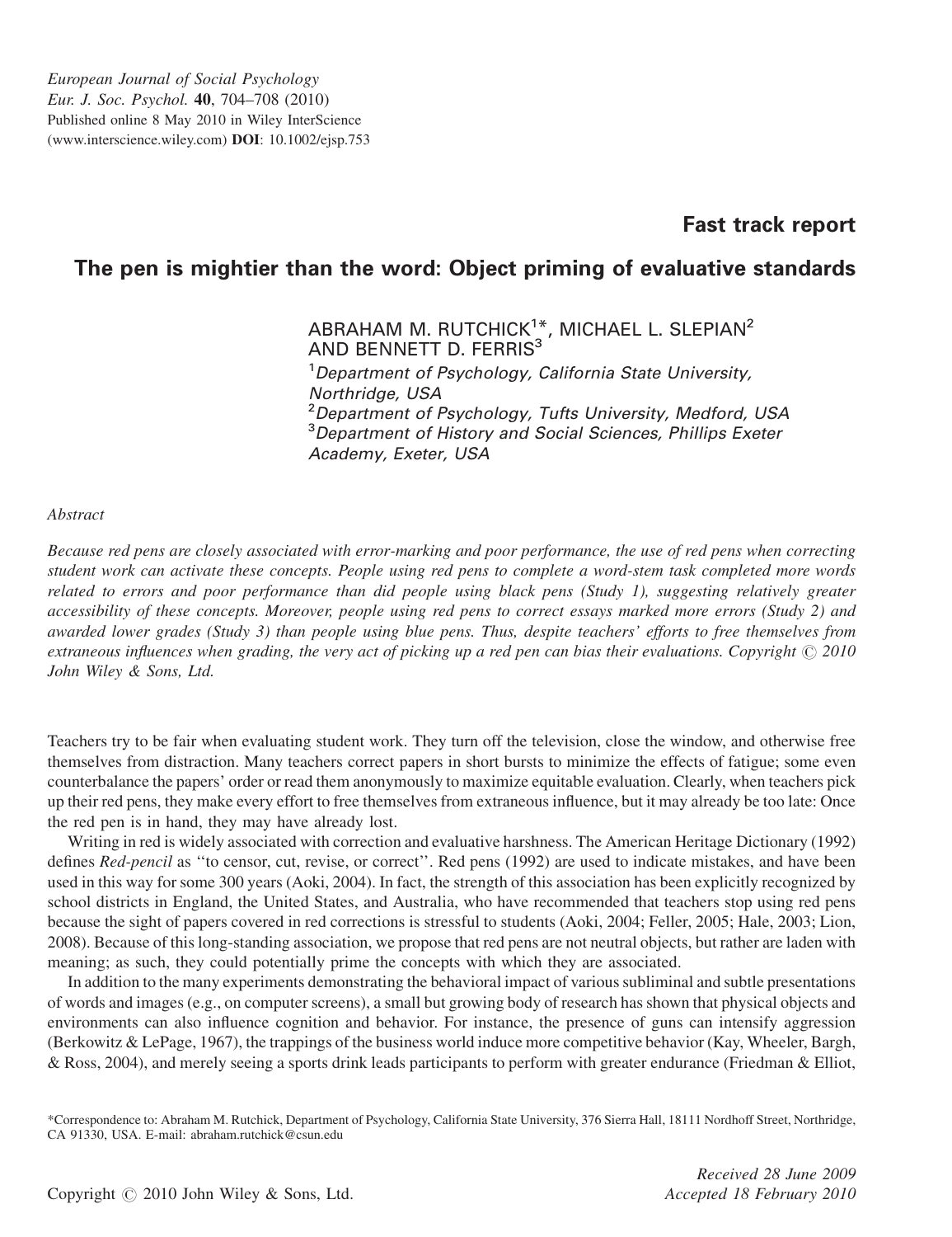2008). The presence of funeral homes can increase charitable behavior (Jonas, Schimel, Greenberg, & Pyszczynski, 2002), and even the height of a room's ceiling can influence cognitive processing (Meyers-Levy & Zhu, 2007). These examples of object priming show that, in essence, any object that is closely associated with a concept could potentially influence behavior by making that concept more accessible.

Colors, too, carry implicit associations that can influence cognition and behavior. Elliot, Maier, Moller, Friedman, and Meinhardt (2007) found that participants exposed to red writing on the cover of an experimental packet performed more poorly on a subsequent anagram task compared to participants exposed to green or black writing. In subsequent studies, Elliot et al. (2007) demonstrated that even brief exposure to the color red could produce this effect, and provided evidence suggesting that the effect takes place outside participants' conscious awareness. Further evidence that the link between red and failure is automatic was recently provided by Moller, Elliot, and Maier (2010), who found that words related to failure and negativity were responded to more quickly if they were displayed in red compared to other colors.

More recent research, however, suggests that exposure to red is not always linked to impaired performance and negativity. Mehta and Zhu (2009) conducted a series of studies comparing the effects of exposure to red and blue in a variety of contexts. They found that red increased the accessibility of avoidance-related words, whereas blue increased the accessibility of approach-related words. Participants preferred prevention-oriented products (e.g., a toothpaste that reduces the incidence of cavities) to promotion-oriented products (a toothpaste that whitens teeth) when their computer screens had red backgrounds; they had the opposite preferences when their screens had blue backgrounds. In the context of product design, participants who designed a children's toy using parts drawn in red produced toys that were judged to be more appropriate and practical; those who used parts drawn in blue produced designs that were more creative. Mehta and Zhu (2009) suggest that exposure to red facilitates effective performance of tasks that demand vigilance, attention, and a focus on detail.

In the context of achievement, exposure to red induces participants to adopt an avoidance orientation. Elliot, Maier, Binser, Friedman, and Pekrun (2009) demonstrated that participants briefly exposed to red on the cover of a test they were about to take exhibited more avoidance behaviors (knocking fewer times on a laboratory door, physically leaning further away from a computer screen displaying the test) than did participants exposed to other colors. These behaviors were only observed when participants were taking a test; however, an otherwise equivalent context unrelated to achievement (making ratings of likeability) revealed no differences between colors. This avoidance orientation, then, likely explains how red affects performance on anagrams and similar tasks (Elliot et al., 2007).

Because the color red is implicitly associated with avoidance and failure, and red pens specifically have long been associated with errors, we propose that exposure to a red pen activates the concepts of errors, poor performance, and evaluative harshness. In the current paper, we conducted three studies to demonstrate the activation of these concepts and assess the influence of red pens on error-marking and evaluation in a realistic context. Study 1 examined whether the use of red pens increases the cognitive accessibility of the concepts of errors and evaluative harshness. Study 2 examined whether participants mark more errors when using red pens than when using blue pens. Study 3 compared the subjective evaluations made by people using red pens to those made by people using blue pens.

#### STUDY 1

If, as we propose, red pens are associated with errors and harsh evaluations, the use of red pens should spontaneously activate these concepts. To test this hypothesis, participants performed a word-stem completion task in which several of the word stems could be completed with words related to errors and poor performance (e.g., ''wrong''). We predicted that participants using red pens would be more likely to form such words.

One hundred and twenty students recruited from various university locations volunteered to participate in the study. Each participant was given a word-stem completion task (Gilbert & Hixon, 1991; Tulving, Schacter, & Stark, 1982), in which they were asked to fill in the missing letters of a series of words. Five of the word-stems could be completed with words related to errors and poor performance ("FAI\_," which could be completed as "FAIL" or "fair"; "\_RRO\_," ERROR or arrow; "MIN\_," MINUS or mines/minty/etc.; "\_LUNK," FLUNK or plunk/clunk; and "WRO\_," WRONG or wrote). The likelihood with which people complete words related to errors and poor performance should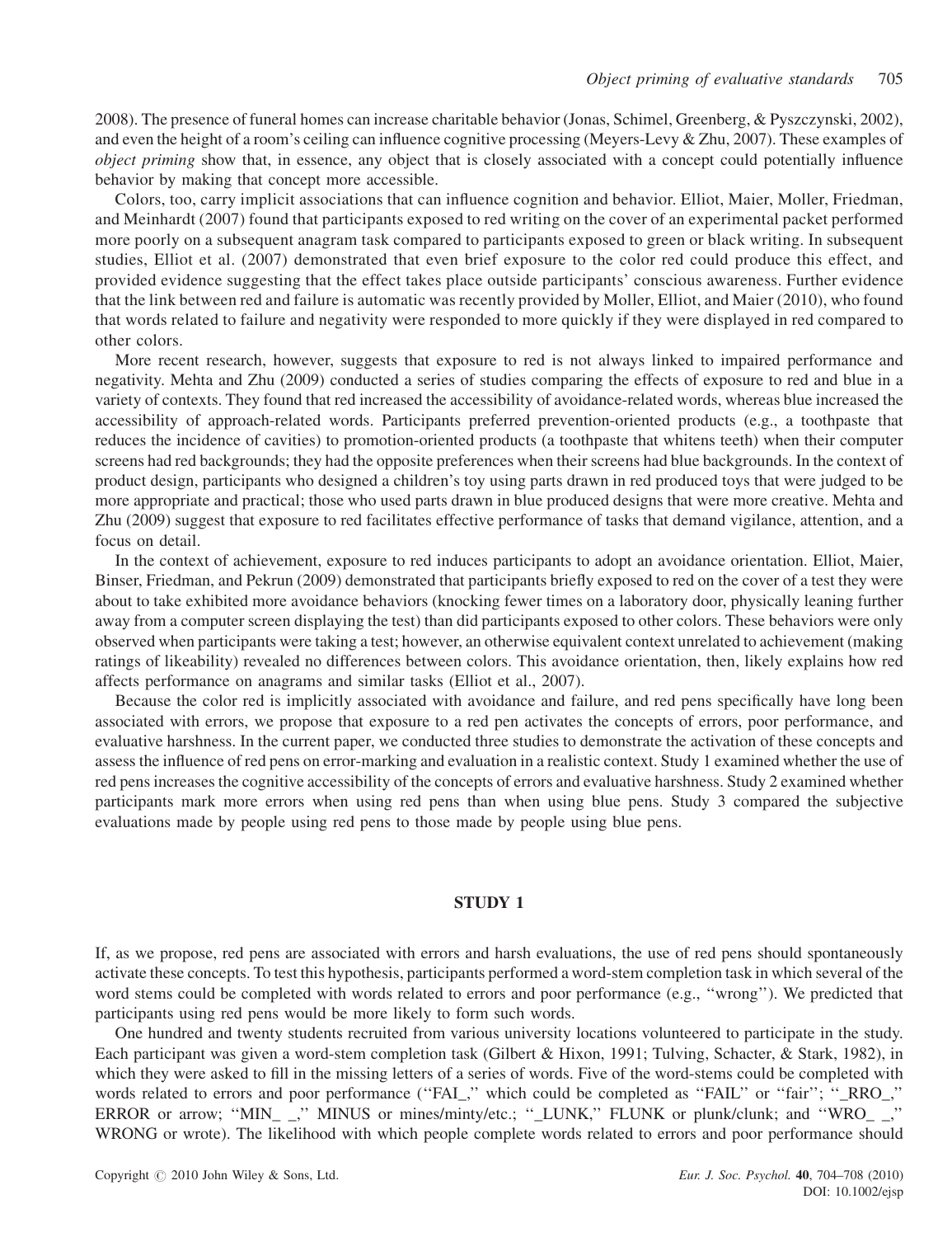reflect the degree to which these concepts are accessible. The remaining 12 word-stems were unrelated to the concepts of errors and performance (e.g., "RIC\_," which could be completed as "rice" or "rich"). Participants were given a red or black pen, assigned randomly, to complete the word-stems. They were given as much time as they needed to complete the task, after which they were thanked, probed for suspicion, debriefed, and dismissed.

Participants using red pens completed more word-stems with words related to errors and poor performance ( $M = 2.33$ ,  $SD = 1.09$ ) than did participants using black pens  $(M = 1.81, SD = 1.04)$ ,  $t(118) = 2.69, p < .01$ , Cohen's  $d = 0.49$ . This suggests that using red pens made the concept of errors and poor performance more cognitively accessible. $1$ 

## STUDY 2

If the concepts of errors, poor performance, and harsh evaluation are activated by using red pens, people using red pens to correct others' work should mark more errors than participants using pens of other colors. To test this hypothesis, participants were instructed to correct an essay using either a red or a blue pen. We predicted, then, that as a result of object priming, participants who used red pens would mark more errors than participants who used blue pens.

One hundred and three participants, who volunteered their time, were recruited in and around a university campus. Participants were given a two-paragraph excerpt taken from an essay ostensibly written by a student who was learning English. The excerpt concerned the consequences of a recent medical examination undergone by the author, and contained a number of errors. The essay was printed in black ink on white paper. Participants were instructed to mark any errors in punctuation, spelling, grammar, and word choice, and were randomly assigned to use either a red or blue pen in marking the essay. Participants were given as much time as they wished to complete their evaluation.

Judges unaware of the hypothesis tallied the number of marks made by each participant;<sup>2</sup> compound marks (e.g., crossing out a misspelled word and writing the word correctly above it) were counted as one error. As predicted, evaluators using red pens marked more errors ( $M = 24.3$ ,  $SD = 16.95$ <sup>3</sup> than did participants using blue pens ( $M = 19.1$ ,  $SD = 7.12$ ),  $t(101) = 2.05$ ,  $p = .04$ , Cohen's  $d = 0.40$ .

These findings constitute initial evidence in support of our central hypothesis that red pens induce evaluators to mark more errors. However, it is not clear from this study alone that red pens promote evaluative harshness; the marking of errors could simply reflect increased vigilance and attention to detail (see Mehta  $\&$  Zhu, 2009). To refine our findings, we next examined a more clearly subjective evaluative task: Assigning a grade to an essay that lacked objective errors.

#### STUDY 3

Participants were instructed to evaluate an essay and were provided with either a red or a blue pen. As they read, they were asked to mark flaws in the essay and make critical comments at their discretion. We hypothesized that using a red pen to complete this task would cause participants to assign lower grades than using a blue pen.

One hundred and twenty-nine students were recruited from introductory psychology courses, and were compensated with partial course credit. Participants were given a one-page essay ostensibly written by an eighth-grade student. The essay was a persuasive argument advocating field trips in middle school education, and as before was printed in black ink on white paper. The essay contained no grammatical or spelling errors, although (as might be expected of an eighth grader's work) there were a number of suboptimal word choices. For instance, one sentence read, ''As you can see, eradication of field trips wouldn't be good.'' Participants were instructed to evaluate the essay, indicating flaws (such as points at which the phrasing or word choice could be improved), and to award the essay a grade from zero (worst) to one hundred (best). As in Study 2, participants were randomly assigned to use either a red or blue pen in evaluating the essay.

<sup>&</sup>lt;sup>1</sup>To examine the possibility that using red pens simply activated negativity or influenced mood, a separate study was conducted in which participants  $(n = 131)$  completed the Positive and Negative Affect Schedule (Watson, Clark, & Tellegen, 1988) using either a red or black pen. Participants using red pens did not indicate that they were experiencing less positive affect (t(129) = .78, p = .44) or more negative affect (t(129) = .76, p = .45) than participants using black pens.

<sup>&</sup>lt;sup>2</sup>Interrater agreement for this tally exceeded 98%.

<sup>&</sup>lt;sup>3</sup>One participant marked 124 errors. Excluding this outlier did not substantially change the results:  $t = 1.98$ ,  $p = .05$ , Cohen's  $d = 0.39$ .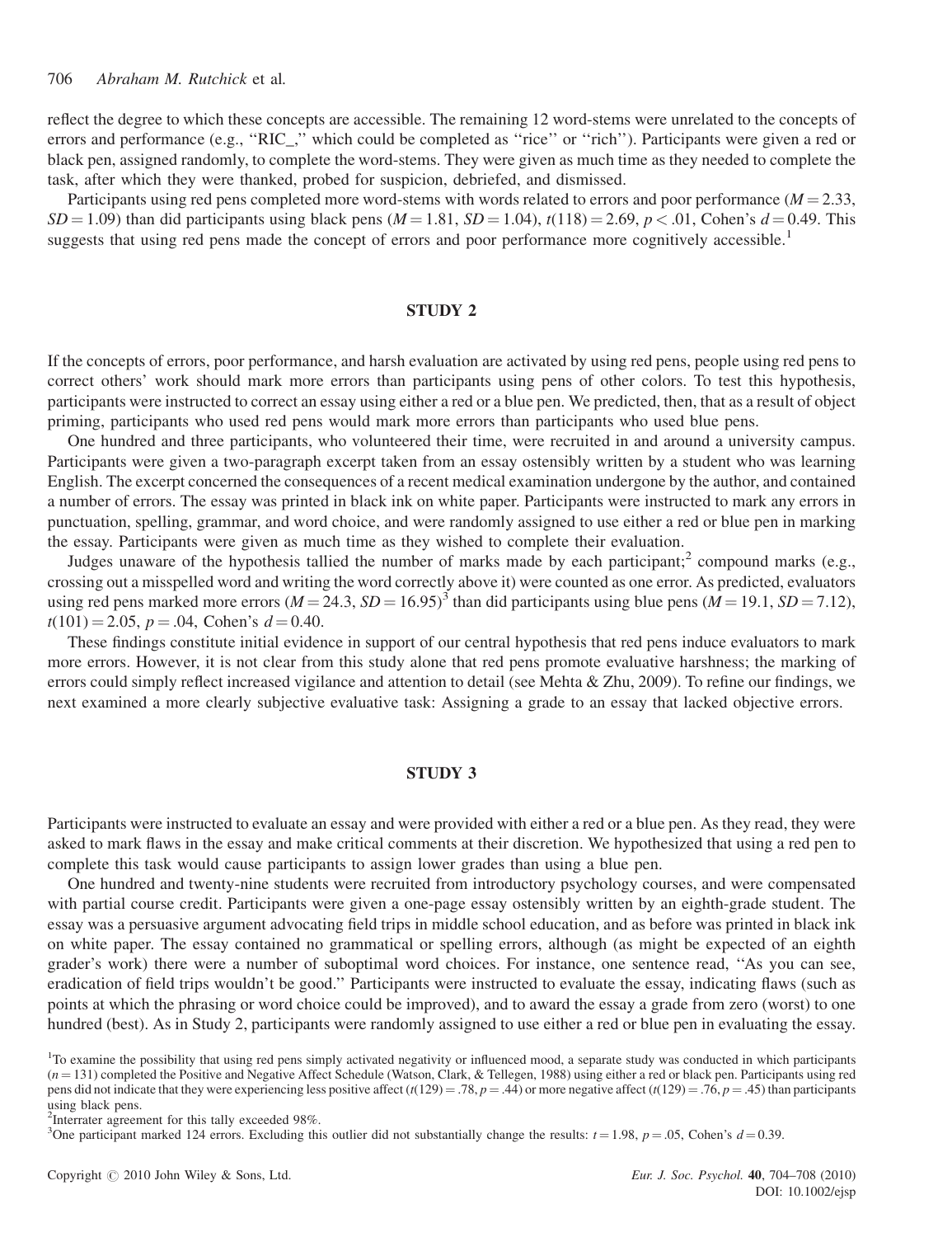As predicted, participants using red pens assigned lower grades<sup>4</sup> ( $M = 76.2$ ,  $SD = 12.29$ ) than did participants using blue pens,<sup>5</sup> ( $M = 80.0$ ,  $SD = 9.36$ ),  $t(127) = 2.00$ ,  $p = .048$ , Cohen's  $d = 0.35$ . In addition, judges unaware of the hypothesis examined the essays and counted the number of critical comments made by each participant. As might be anticipated, the number of comments made was negatively correlated with the grade awarded,  $r = -.22$ ,  $p = .01$ . However, evaluators using red pens did not make significantly more comments  $(M = 17.6, SD = 10.24)$  than participants using blue pens ( $M = 16.0$ ,  $SD = 9.16$ ),  $t(127) = 0.94$ ,  $p = .35$ .

#### DISCUSSION

The current studies provide evidence that the use of red pens increases the cognitive accessibility of the concepts of errormarking and poor performance, leads to increased error-marking, and induces harsher evaluation. Repeated pairings of red pens and error-marking have likely created a strong mental association; the presence of red writing in effect denotes an error. Consequently, exposure to a red pen in the context of grading a paper can influence behavior, likely without the awareness of the person being influenced.

These findings extend the existing literature on the impact of exposure to the color red by forging a link with the literature on object priming, by examining explicitly evaluative behavior, and by demonstrating that using red pens increases the cognitive accessibility of failure-relevant concepts. Elliot and his colleagues (Elliot et al., 2007, 2009; Moller et al., 2010) have shown an association between the color red and the concepts of failure and avoidance. The current findings add to this body of research by showing that a red pen may have context-specific associations beyond the color red itself, and that these associations affect behavior in an ecologically relevant context.

Although we propose that the red pen effect is driven by increased accessibility of the concepts of errors, poor performance, and evaluative harshness (and provide initial evidence that negative mood does not drive the effect), there are other possibilities. For example, red pens could influence levels of testosterone and aggression (Hagemann, Strauss, & Ließing, 2008; Hill & Barton, 2005), or exposure to the color could activate an avoidance orientation (Elliot et al., 2009), leading evaluators to be more cautious and critical. It will be important to more directly examine the meditational mechanism of the red pen effect in future research.

The current findings are qualified by additional limitations, primarily concerning the participants in the studies. Due to time constraints associated with conducting the experiments in a realistic setting, little was known about the participants beyond their presence in the university environment; their age, ethnic background, level of education, and other factors were not assessed. Several of these individual differences, such as verbal ability, educational background, and field of study, could influence participants' ability to detect errors, their propensity to mark them, and the harshness with which they make evaluations. However, these uncontrolled differences should manifest as random variability, and thus make it more difficult to detect the effects we report. A second concern is that participants likely had little experience marking errors and evaluating others' work. It may well be the case that, while inexperienced evaluators are subject to the influence of red pens, trained teachers who are accustomed to making corrections are unaffected. In future studies, we intend to examine this issue by comparing novices to teachers-in-training and experienced teachers, directly examining the potential role of expertise in moderating the red pen's influence.

Our current findings could be extended in several ways. First, additional examinations of the mechanism by which the effect occurs should be conducted. Although red pens induce both increased error-marking and the accessibility of the concepts of errors and failure, it is not clear whether these concepts' increased accessibility mediates the error-marking effect. This should be clarified in future investigations. Second, the boundary conditions on the effect imposed by cultural differences should be explored. If, as we argue, the object priming effect is mediated by the increased accessibility of the concept of error-marking, the effect should only occur if evaluators are from a culture in which the red pen-error association exists. If the effect were to occur in participants from cultures that lack this association, it would suggest that

<sup>&</sup>lt;sup>4</sup>One participant neglected to assign a grade and was excluded from analysis.

 ${}^{5}$ To examine the possibility that the observed effect was driven by the color red itself rather than red pens *per se*, we replicated Study 3 using colored folders. Participants  $(n = 113)$ ; three neglected to assign a grade) evaluated the essay using blue pens; the experimental materials were contained in either a red folder or a gray folder (a manipulation akin to that used by Elliot et al., 2009). Essays contained in red folders were not awarded lower grades than those contained in gray folders  $(t(108) = 0.59, p = .56)$ , nor did they receive more critical comments  $(t(111) = 0.02, p = .99)$ .